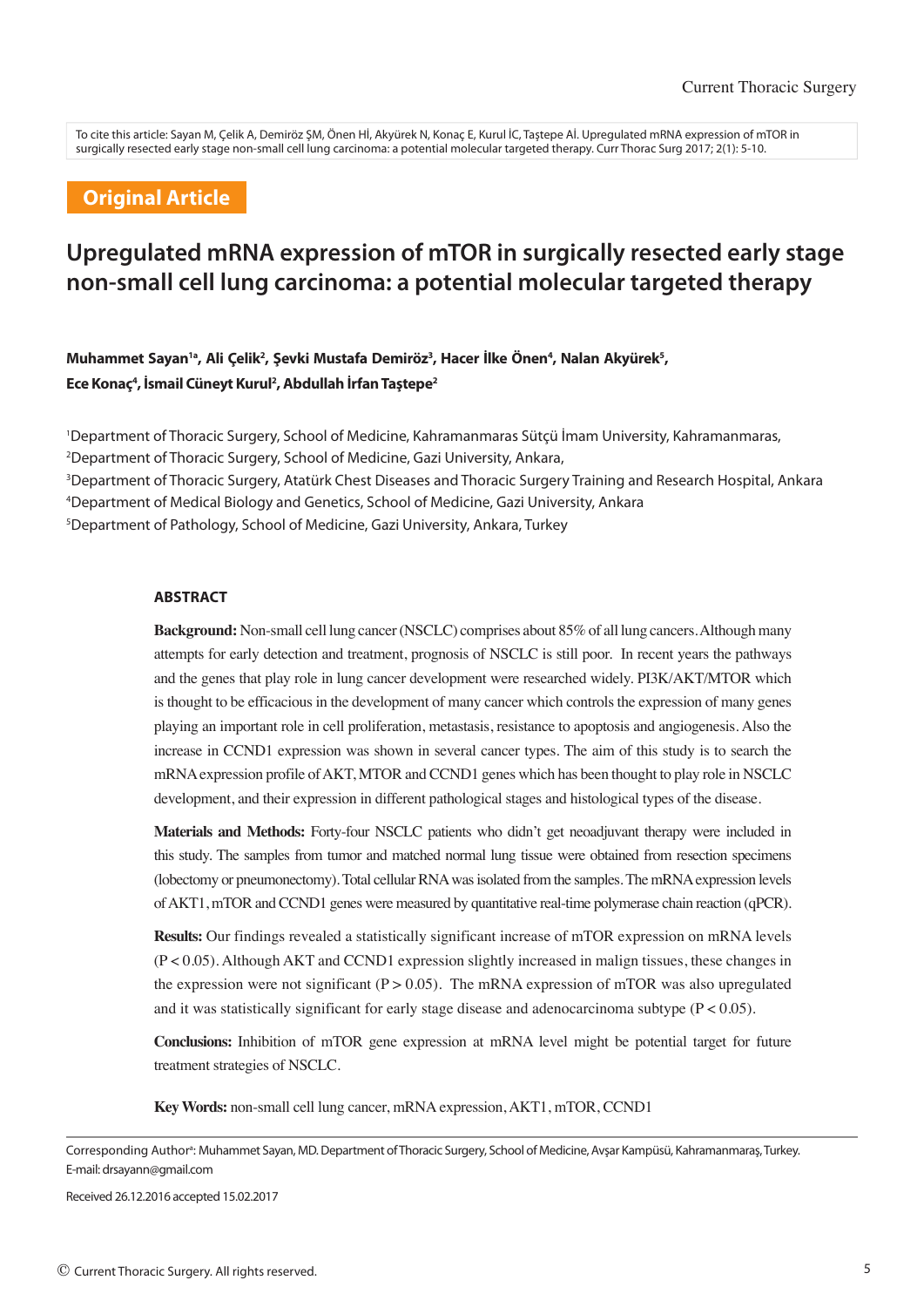## **Introduction**

Non-small cell lung cancer (NSCLC) which comprises about 85% of all lung cancers is one of the most common causes of malignancy-related death in developed countries [1,2]. Smoking is the leading risk factor for developing lung cancer, but not all of the smokers develop cancer, suggests that environmental and genetic factors contributes to the risk of cancer development [3]. Although new techniques are developed to detect lung cancer at an early stage, the prognosis is still poor [4]. Hence, development of new therapeutic strategies is still a need for achieving better survival rates.

Clinical course of NSCLC can highly differ from patient to patient within same stage and between different age groups. The wide variation in the clinical behavior of similar tumors is related to the difference in the genetic code that underpins the biology of these tumors. Therefore, comprehensive genomic profiling may play a pivotal role in identifying these leading genomic alterations. They could potentially be targeted by molecular agents, which would undeniably change the poor outcome of this devastating disease [5].

Over activation of phosphoinositide 3-kinase (PI3K)/ protein kinase B (AKT), the mechanistic target of rapamycin (mTOR) pathway, plays a pivotal role in tumor growth, invasion, and angiogenesis [6]. AKT is an upstream positive regulatory of the mammalian target of rapamycin (mTOR). In fact, mutation and alteration of gene expressions involved in PI3K/AKT/mTOR pathway are shown to contribute NSCLC development [7].

The key downstream molecular target of PI3K/AKT/ mTOR pathway is mTOR [8]. The aberrant expression of mTOR was previously shown in NSCLC [9]. Activation of mTOR results in elevated protein synthesis and G1 cell cycle progression [10]. Furthermore, it was reported that inhibition of mTOR leads to suppression of cyclin D1 and consequently, inhibition of proliferation [11].

The goal of this study was to compare mRNA expression of AKT1, mTOR, and CCND1 (cyclin D1) genes in matched normal and malignant NSCLC tissue samples. Moreover, we also aimed to determine mRNA expression profile of these genes in different pathological stages and histological types of NSCLC.

## **Materials and Methods**

## *Patients Characteristics*

The study population consisted of 44 newly diagnosed patients with non-small cell lung carcinoma (NSCLC) who underwent curative surgical treatment between March 2011 and December 2011 at Gazi University Thoracic Surgery Department. The study protocol was approved by the Local Ethics Committee of Gazi University Faculty of Medicine and written informed consents were obtained from all patients. The exclusion criteria were, received neoadjuvant treatment (chemotherapy or radiotherapy), radiologic tumor size  $<$  2 cm and tumors which occupy nearly all of the resection material (there is almost no grossly normal tissue). Just after the surgical resection (lobectomy or pneumonectomy) matched tumor and adjacent normal (at least 4 cm apart from the tumor) tissue samples were collected from the resection specimen. The fresh specimens were cut into ∼1 g pieces in operation room and frozen in liquid nitrogen. Then, tissue samples were immediately transferred to -80 °C freezer. All tumor specimens were confirmed by histological examination to contain at least 70% of neoplastic tissue, while all macroscopically normal tissue samples were confirmed to be "normal" by the same pulmonary pathologist.

## *RNA extraction*

Total cellular RNA was extracted using peqGOLD Tri-Fast™ reagent (Peqlab, Erlangen, Germany) according to the supplier's recommendations. Tissue samples were placed in 1 mL Trizol and homogenized using an Ultra Turrax® T10 homogenizer (IKA Werke GmbH & Co. KG, Staufen, Germany). To remove potential traces of DNA, total RNA samples were incubated with DNase (DNaseI, Roche Diagnostics, GmbH, Mannheim, Germany) for 30 min at 37 °C. Then, all samples were washed with 75% ethanol and resuspended in sterile RNase-free H2O. RNA samples were kept at -80 °C until further analysis. Nanodrop spectrophotometer (NanoDrop ND-1000, Montchanin, DE, USA) was used for measuring RNA concentration precisely.

#### *Complementary DNA (cDNA) Synthesis*

Transcriptor First Strand cDNA Synthesis Kit (Roche Diagnostics GmbH, Mannheim, Germany) was used to reverse transcribe cDNA from 1 μg of RNA by the help of random hexamer primer. cDNA reactions were carried out in an Eppendorf Mastercycler EP gradient S thermal cycler (Eppendorf, Hamburg, Germany). Then, all samples were stored at -20 °C until assayed.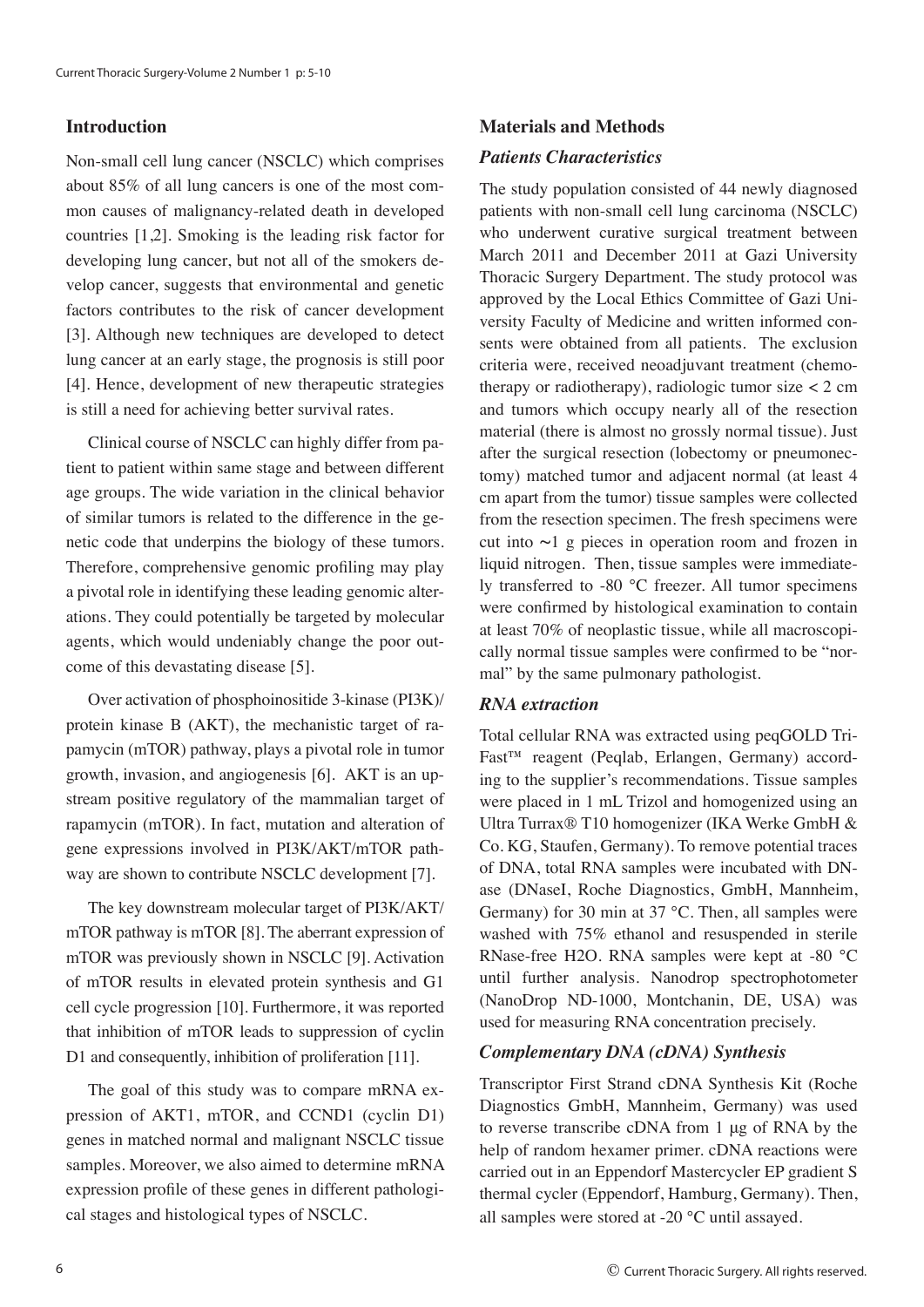## *Analysis of Gene Expression by mRNA*

Gene-specific intron spanning primer pairs and their appropriate probes were chosen relevant to the Universal Probe Library (UPL) Assay Design Center (https:// www.universalprobelibrary.com). Primers sequences of the studied genes and UPL probe numbers were listed in Table 1. The crossing points (Cp) were calculated for each transcript using the Light Cycler®480 instrument (Roche Diagnostics GmbH, Mannheim, Germany). Quantitative real-time PCR (qPCR) conditions were as follows; 50 cycles, kept at 95 ºC for 15 seconds and at 60 ºC for 20 seconds and then the samples were cooled to 40 ºC. Gene expression levels of the studied genes were normalized to the housekeeping gene glyceraldehyde-3-phosphate dehydrogenase (GAPDH). All qPCR reactions were repeated three times.

| Table 1. Primer sequences and UPL probe numbers used<br>in mRNA analysis |                                                     |                                         |                       |  |
|--------------------------------------------------------------------------|-----------------------------------------------------|-----------------------------------------|-----------------------|--|
| Gene                                                                     | Forward primer                                      | Reverse primer                          | <b>UPL</b><br>prob no |  |
| AKT1                                                                     | <b>5'- CTGTCATC-</b><br>GAACGCAC-<br>$CTT-3'$       | 5'- GTCTG-<br>GATGGCGGTT-<br>$GTC -3'$  | 52                    |  |
| mTOR                                                                     | 5'-TGCTGGAA-<br>GCCTTTGTC-<br>TATG-3'               | 5'- CGCTTGTT-<br>GCCTTTGG-<br>TATT-3'   | 75                    |  |
|                                                                          | CCND1 5'-TGTCCTAC-<br><b>TACCGCCT-</b><br>$CACA-3'$ | $5^\circ$<br>CAGGGCTTC-<br>GATCTGCTC-3' | 16                    |  |
|                                                                          | GAPDH 5'-AGCCA-<br>CATCGCTCA-<br>$GACAC-3'$         | $5'$ -GCC-<br>CAATACGAC-<br>CAAATCC-3'  | 60                    |  |

#### *Statistical analysis*

Relative gene expression results of AKT1, mTOR and CCND1 genes were compared through "REST (2009 V2.0.13)" software using "Pair-wise Fixed Reallocation Randomization" statistical analysis test [12]. The  $P \lt \mathbb{R}$ 0.05 was considered to be significant.

#### **Results**

The details of the patient characteristics are presented in Table 2. The patient group consisted of 41 (93.2%) males and 3 (6.8%) females. The mean age was 61.1 (41-80) years. The exposure to smoking was at an average of 60 pack-years. Only two of the patients had no history of smoking. Histopathologic examination revealed 18 (40.9%) adenocarcinoma and 26 (59.1%) squamous cell

carcinoma. According to pathological staging, there were 8 (18.2%) patients with stage 1A, 9 (20.5%) patients with stage 1B, 16 (36.3%) patients with 2A, 4 (9.1%) patients with stage 2B, and 7 (15.9%) patients with stage 3A disease. The types of surgery performed were as follows; 33 (75%) lobectomy, 10 (22.7%) pneumonectomy, and 1 (2.3%) bilobectomy. Mediastinal lymph node dissection was performed in all patients for an effective pathologic staging (averagely 25 lymph nodes were dissected).

| Table 2. Clinicopathologic characteristics of patients. |                                     |      |  |
|---------------------------------------------------------|-------------------------------------|------|--|
|                                                         | <b>Study population</b><br>$(n=44)$ | $\%$ |  |
| Gender                                                  |                                     |      |  |
| Male                                                    | 41                                  | 93.2 |  |
| Female                                                  | 3                                   | 6.8  |  |
| Age (mean $\pm$ SD)                                     | $61 \pm 0.1$                        |      |  |
| Age range (years)                                       | $41 - 80$                           |      |  |
| $\leq 60$                                               | 22                                  | 50   |  |
| >60                                                     | 22                                  | 50   |  |
| <b>Smoking status</b>                                   |                                     |      |  |
| Never-smoker                                            | $\overline{2}$                      | 4.5  |  |
| Current or ex-smoker                                    | 42                                  | 95.5 |  |
| Smoking (mean) (PY)a                                    | 56.9                                |      |  |
| Histology                                               |                                     |      |  |
| Squamous Cell Carcinoma                                 | 26                                  | 59.1 |  |
| Adenocarcinoma                                          | 18                                  | 40.9 |  |
| Pathologic Stage                                        |                                     |      |  |
| L                                                       | 17                                  | 38.6 |  |
| $\mathbf{I}$                                            | 20                                  | 45.5 |  |
| III                                                     | $\tau$                              | 15.9 |  |
| <b>Surgical Treatment</b>                               |                                     |      |  |
| Pneumonectomy                                           | 10                                  | 22.7 |  |
| Lobectomy                                               | 33                                  | 75   |  |
| Bilobectomy                                             | $\mathbf{1}$                        | 2.3  |  |
| $aPY = pocket/year$                                     |                                     |      |  |

mRNA expression levels of AKT1 in the tumor tissue was 1.1 times higher than in the matched normal lung tissue, but this increase was not significant  $(P >$ 0.05). On the other hand the mRNA expression level of mTOR gene was elevated by 2.5 fold  $(P < 0.05)$  in tumor tissue when compared to matched normal lung tissue. Also there was a 1.2 fold increase in the expression level of CCND1 in tumor tissue when compared to the matched normal lung tissue, and this increase was not also significant  $(P > 0.05)$ . mRNA expression levels of studied genes were demonstrated in Figure 1.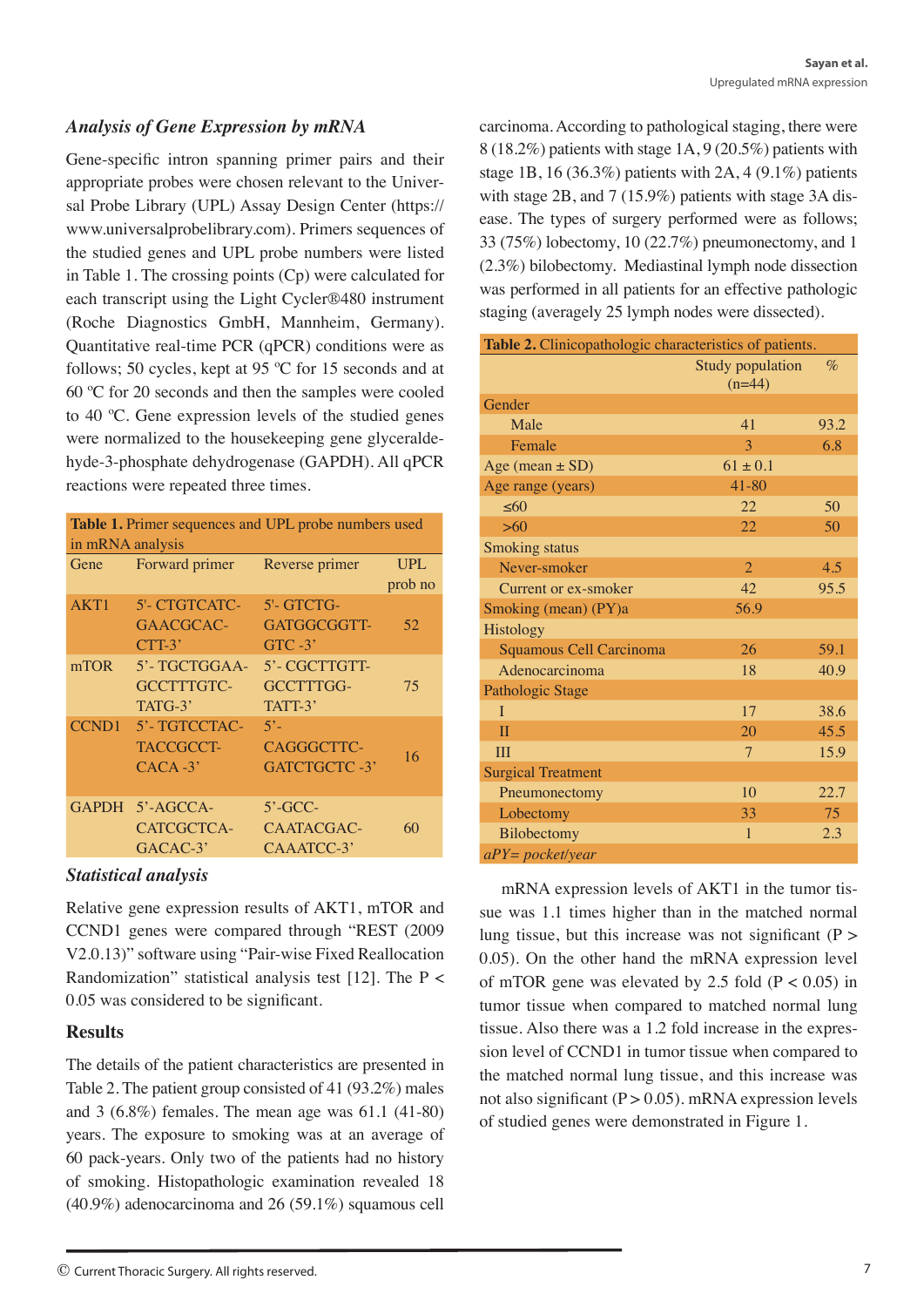

**Figure 1.** Comparison of AKT1, CCND1, and mTOR mRNA expression levels in tumor tissues and matched normal lung tissues. \*Denotes a statistically significant difference between tumor tissues and matched normal lung tissues.

The subtype analyze according to the histologic type of NSCLC revealed statistically significant elevation of mTOR mRNA expression (3.6 fold) in adenocarcinoma (ADC) ( $P < 0.05$ ) (Figure 2). A slight upregulation of mTOR expression levels is also found in squamous cell carcinoma (SCC) but this increase was not statistically significant  $(P > 0.05)$ . We failed to find significant differences in AKT1 and CCND1 expression levels among these two histologic types  $(P > 0.05)$ .



**Figure 2.** Comparison of AKT1, CCND1, and mTOR mRNA expression levels in ADCs and matched normal lung tissues. \*Denotes a statistically significant difference between tumor tissues and matched normal lung tissues.

mRNA expressions of studied genes were also analyzed in accordance with pathological stage. mRNA expression levels of mTOR in stage 1 tumors were 2.8 times higher than in the matched normal lung tissue (P < 0.05) (Figure 3A). More detailed analysis revealed that there was a 9.8 fold increase in the expression level of mTOR in stage 1A tumors, when compared to match normal lung tissue ( $P < 0.05$ ). Two other studied genes, AKT1 and CCND1 were also upregulated 3.7 and 2.6 fold times, respectively ( $P < 0.05$ ) (Figure 3B). We also found important changes (range 1.9–3.5 fold) for mTOR

mRNA expression in other stages between tumor tissue and matched normal lung tissue, but these differences did not make statistical significance (data not shown).



**Figure 3. (A)** Comparison of AKT1, CCND1, and mTOR mRNA expression levels in stage 1 tumors and matched normal lung tissues. **(B)** Comparison of AKT1, CCND1, and mTOR mRNA expression levels in stage 1A tumors and matched normal lung tissues.\*Denotes a statistically significant difference between tumor tissues and matched normal lung tissues.

#### **Discussion**

NSCLC accounts for 85% of all lung cancers, which adenocarcinomas and squamous cell carcinomas constitute approximately 80% of this type of lung cancer [13]. It is accepted that, the successful discovery, validation and implementation of specific molecular markers for early diagnosis and subsequent timely clinical intervention could vastly improve the appalling mortality rate for this devastating cancer [14].

Yue et al. showed an elevated mRNA expression levels of AKT1 gene, as compared to adjacent-tumor tissue [15]. In the present study, the expression of AKT1 mRNA was increased in the tumor tissue as compared to matched normal tissue, but the upregulation was not statistically significant. However, the analysis according to tumor stage showed that mRNA expression level of AKT1 gene elevated by 3.7 fold in stage 1A tumors. No significant differences were found in AKT1 mRNA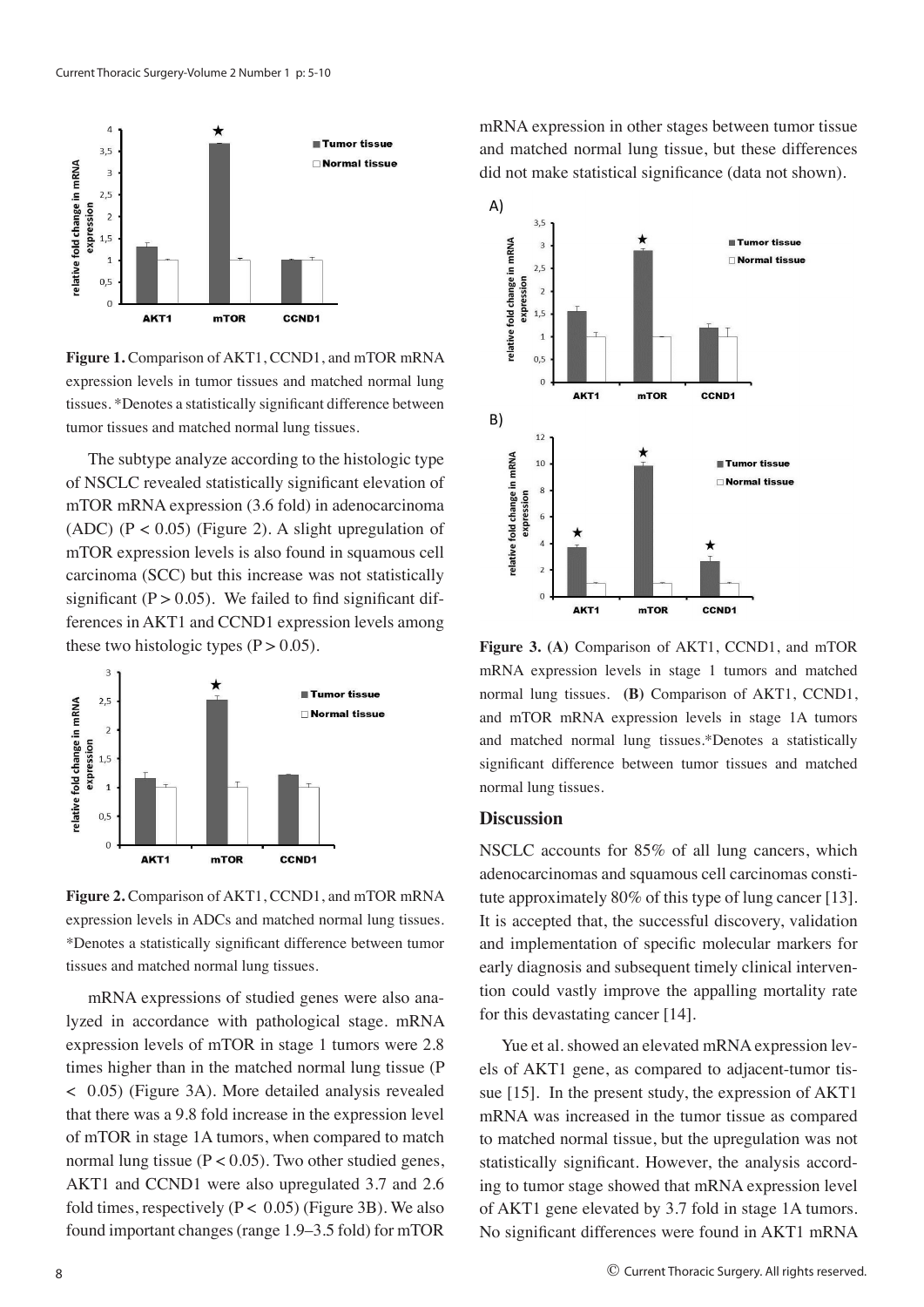expression levels among the two histologic subtypes of NSCLC. Up to our knowledge, this is the first study to show the mRNA expression levels of AKT1 in NSCLC in Turkish population.

While there is only one study about AKT1 mRNA expression in NSCLC, several studies were already conducted to analyze mTOR mRNA expression levels in patients with NSCLC. With regard to mTOR expression, it was reported that there was an up-regulation in the expression level of mTOR in tumor tissue as compared to adjacent-tumor tissue [15]. Similarly, Wang et al. showed that mRNA expression levels of mTOR in the tumor tissue were outstandingly higher than in adjacent-tumor tissue [16]. Moreover, Liu et al. reported that mTOR mRNA expression was elevated in tumor tissue as compared to matched normal tissue [9]. These results are similar to our study and show the contribution of mTOR signaling pathway in the development of NSCLC. As far as we know, the current study is also the first to measure mTOR mRNA expression in the tissue samples of NSCLC patients in the Turkish population. We showed an upregulated mTOR mRNA expression levels by 2.5 fold in tumor tissue, when compared to match normal lung tissue.

On the other hand, a previous study has failed to find association between the mRNA expression level of mTOR gene and pathologic type [16]. Similarly, another study showed that the mRNA expression of the mTOR gene tended to increase in patients with advanced stage (stage III) NSCLC, however, this elevation did not reach statistical significance (9). Conversely, we found a relation between upregulated mRNA expression levels of mTOR in stage 1 tumors. We also showed that mRNA expression level of mTOR gene is elevated by 3.6 fold in ADCs.

Detecting of increased mRNA expression levels in stage 1A; a 3,7 fold for AKT1 and a 9,8 fold for mTOR gene, our study suggests that there might be other genes activating mTOR besides AKT1.

 Li et al. showed that total CCND1 and its two splice variants (CCND1a and CCND1b) mRNA expression levels were elevated in tumor tissue as compared to nonmalignant tissue at both mRNA and protein levels [17]. In the present study, the level of CCND1 mRNA expression was higher in the tumor tissue than in matched normal lung tissue, but the increase was not statistically significant. Li et al. also demonstrated a relationship between mRNA expression levels of total cyclin D1 and tumor stage of the patients [17]. We found that mRNA expression level of CCND1 gene elevated by 2.6 fold in tumor tissue of stage 1A, when compared to match normal lung tissue. No significant differences were found in CCND1 mRNA expression levels among the two histologic types of NSCLC. According to our knowledge, this is the first study to examine the mRNA expression levels of CCND1 in NSCLC in Turkish population.

Although carcinogenetic effect of smoking habits on lung cancer development is shown via the AKT/mTOR pathway, we are not able to carry out a formal comparison due to the limited number of non-smokers in our study [3]. We believe that further studies with larger number of patients should be conducted to demonstrate such a relation.

Following mTOR-siRNA transfection of NSCLC cells, the suppression of cell proliferation, migration and induction of apoptosis were observed [18]. Hence, RNA interference (RNAi)-mediated transcriptional gene silencing might result in more promising patients' outcome instead of blocking the action of the protein.

The main limitations of our study are the relatively small number of cases and the uneven distribution of female patients as compared to males. But in our country lung cancer incidence is nearly 10 times higher in males and we think our study is truly reflecting Turkish population. Due to freshly resected samples included this study and short patient follow up period; it is not possible to determine the association of mRNA expression of mTOR and prognosis.

As a conclusion detection of aberrant mRNA expression profiles in freshly resected tumor tissue could be helpful to determine real molecular target. Thus, with the selection of patients according to their molecular signature is crucial for achieving the aim of personalized medicine. We can speculate that, inhibition of mTOR gene expression may be used to prevent tumor development because of the presence of higher mTOR mRNA expression at earlier stages of tumor tissues. Short interfering RNA (siRNA)-mediated degradation of mTOR mRNA before translation might take into consideration another therapeutic approach for treatment NSCLC patients. We think this study will be a guide to other researchers who will plan a study on Turkish population. But further studies with larger number of patients should be planned to achieve more definite conclusions.